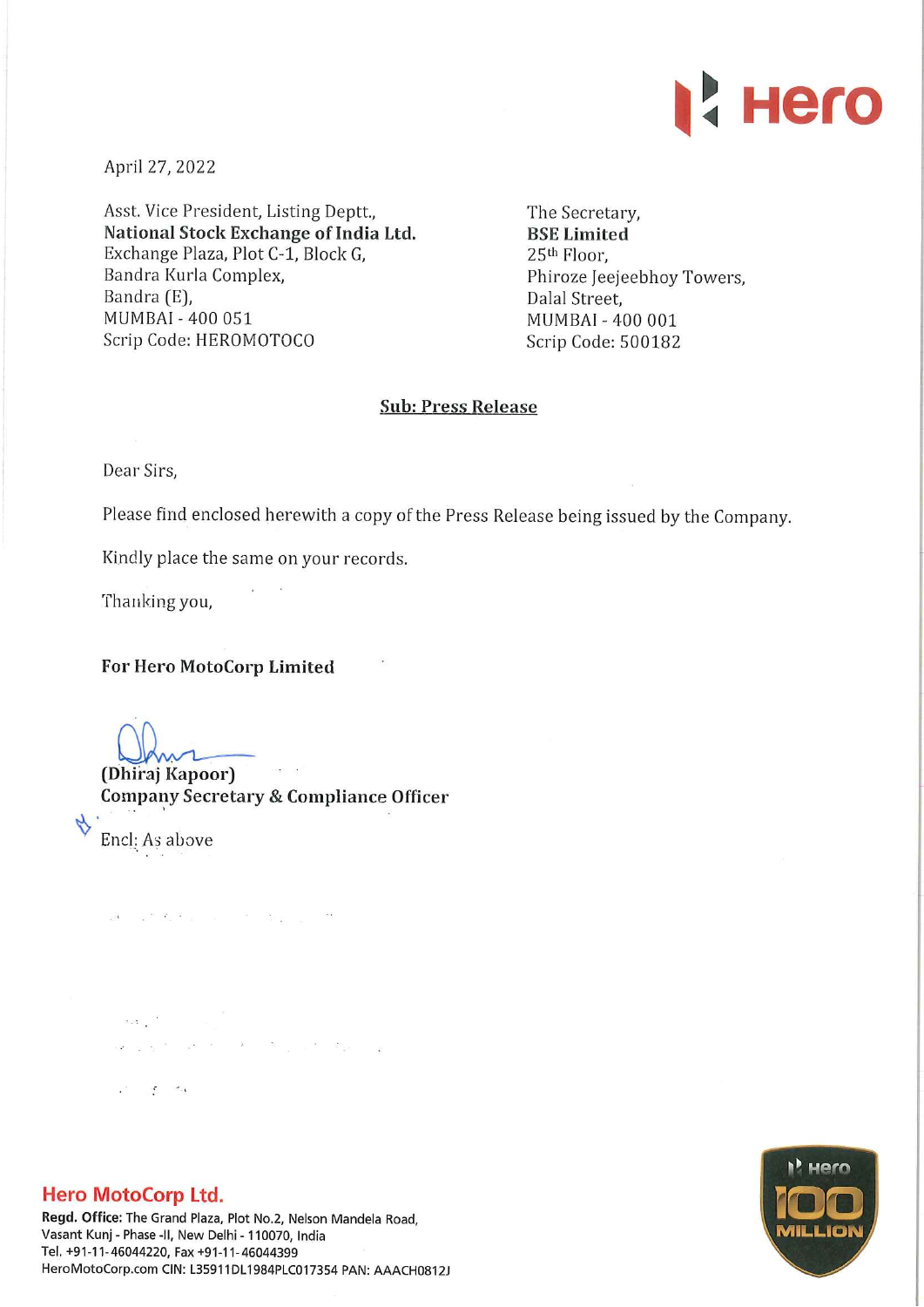



**New Delhi, April 27, 2022** 

## **HERO MOTOCORP PARTNERS WITH DIRECTORATE OF INDIAN ARMY VETERANS**

## **PRESENTS RETRO FITTED HERO DESTINI SCOOTERS UNDER THE AEGIS OF HEADQUATER DELHI AREA TO THE INDIAN ARMY SOLDIERS DISABLED IN THE LINE OF DUTY**

Saluting the exemplary grit and determination of Indian Army veterans, **Hero MotoCorp**, the world's largest manufacturer of motorcycles and scooters, today handed over Hero Destini 125 scooters to the soldiers who were disabled while in service.

These retro-fitted scooters were handed over to the soldiers here today in the presence of Brigadier Sanatan Singh (VSM), Brigadier Vikas Bhardwaj of the Directorate of Indian Army Veterans (DIAV) and Bharatendu Kabi, Head - Corporate Social Responsibility (CSR) and Corporate Communication, Hero MotoCorp.

These retro-fitted Hero Destini 125 scooters are supported by two auxiliary wheels in the rear - which have been customised to provide a safe and convenient riding experience. The Company has already handed over these scooters to the soldiers of Indian Army across Gujarat, Delhi-NCR, Andhra Pradesh, Tamil Nadu, Punjab, Haryana, Uttar Pradesh, Jammu & Kashmir, Karnataka, Bihar, Maharashtra, Uttarakhand, Jharkhand, Himachal Pradesh, Assam and Kerala.

**Bharatendu Kabi, Head - CSR and Corporate Communication, Hero MotoCorp** said, *"We are honoured and delighted to partner with the Directorate of Indian Army Veterans in this noble cause. As part of the initiative under our CSR platform "Hero WeCare", we are glad to be able to extend mobility support to these Heroes. We have already handed over more than 100 such retro-fitted Destini scooters to the soldiers in various states across the country."* 

Under its flagship CSR platform **Hero We Care,** Hero MotoCorp has been significantly contributing towards building a Greener, Safer and Equitable World. The company has been at the forefront of environment conservation, promoting and inculcating road safety practices, and empowerment of young girls and women, specially-abled individuals and the underprivileged sections of society.